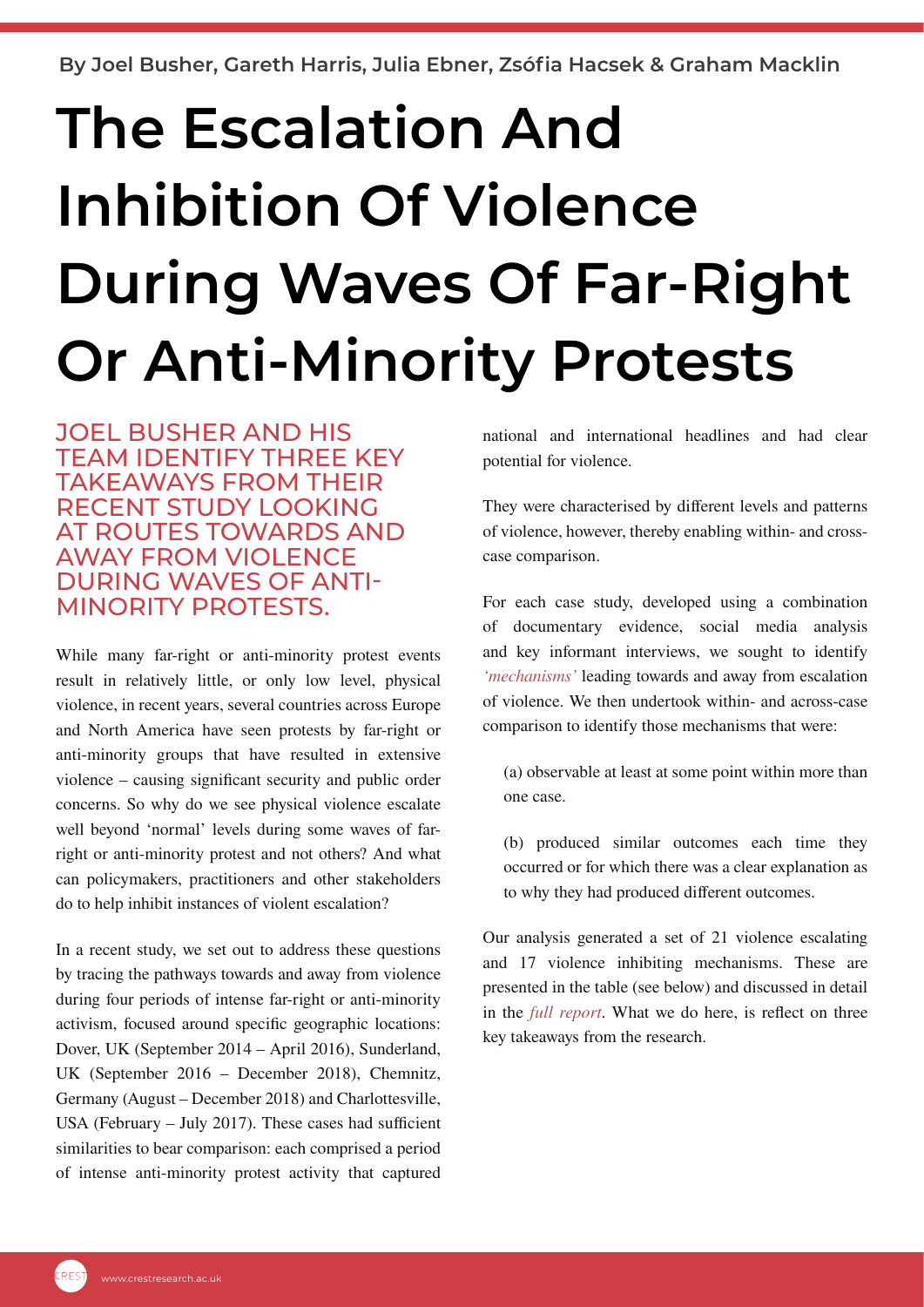| Relational                                      | Violence enabling mechanisms                                                              | Violence inhibiting mechanisms                                                                                                     |
|-------------------------------------------------|-------------------------------------------------------------------------------------------|------------------------------------------------------------------------------------------------------------------------------------|
| Within movement<br>arena                        | A1.1. Intensification of threat narrative                                                 | B1.1. Campaign/issue deprioritisation or closure                                                                                   |
|                                                 | A1.2. Foregrounding of revolutionary goals                                                | B1.2. Foregrounding non-revolutionary goals                                                                                        |
|                                                 | A1.3. Declining influence of moderates                                                    | B1.3. Persistent or expanding influence of moderates                                                                               |
|                                                 | A1.4. Valorisation of violence                                                            | B1.4. Disassociation from (greater levels/certain<br>forms of) violence and/or identification of violence as<br>counter-productive |
|                                                 | A1.5. Identification of violence as a viable or necessary<br>strategy                     | B1.5. Rules limiting the use of or opportunities for<br>violence                                                                   |
|                                                 | A1.6. Fear of missing out                                                                 | B1.6. Within movement backlash against<br>'inappropriate' violence                                                                 |
|                                                 | A1.7. Preparation for violence                                                            |                                                                                                                                    |
| $Movement -$<br>opposition arena                | A2.1. Increasingly hostile emotional entrainment between<br>activists and their opponents | B2.1. Tactical and/or emotional disentrainment                                                                                     |
|                                                 | A2.2. Increased mutual expectation of violence                                            | B2.2. Limited expectations of violence                                                                                             |
|                                                 | A2.3. Increased availability of 'legitimate' targets                                      | B2.3. Sustained balance of power within situational<br>contexts                                                                    |
|                                                 | A2.4. Sudden power imbalance between opposing groups                                      | B2.4. Achievement of dominance without need for<br>(further) violence                                                              |
| Movement<br>- political<br>environment<br>arena | A3.1. Diminishing political opportunities                                                 | B3.1. Opportunities to pursue goals through less<br>confrontational means                                                          |
|                                                 | A3.2. Growing identification of 'corrupt elites' as 'the<br>enemy'                        | B3.2. Alliance formation between movement actors and<br>political or cultural elites                                               |
|                                                 | A3.3. Radical flank actors become focus of political and/or<br>media attention            | B3.3. Elite allies withdraw support in response to rising<br>use or threats of violence by movement actors                         |
|                                                 | A3.4. Endorsement of polarising issue frame by members<br>of political or cultural elites |                                                                                                                                    |
|                                                 | A3.5. Legitimation of violence by members of political or<br>cultural elites              |                                                                                                                                    |
| $Movement -$<br>security forces<br>arena        | A4.1. Communication breakdown between activists and<br>security forces                    | B4.1. Open channels of communication between<br>security forces and activists                                                      |
|                                                 | A4.2. Loss of control by state security actors                                            | B4.2. Security forces maintain control (without<br>breaching societal norms of appropriate policing)                               |
| $Movement -$<br>public arena                    | A5.1. Decoupling of the movement from the general public                                  | B5.1. Activists emphasise the importance of broad<br>public support                                                                |
|                                                 | A5.2. Endorsement of polarising issue frame by members<br>of the public                   | B5.2. Criticism of 'inappropriate' violence from key<br>constituencies                                                             |
|                                                 | A5.3. Legitimation of violence by members of the public                                   |                                                                                                                                    |

*Summary of violence enabling and violence inhibiting mechanisms*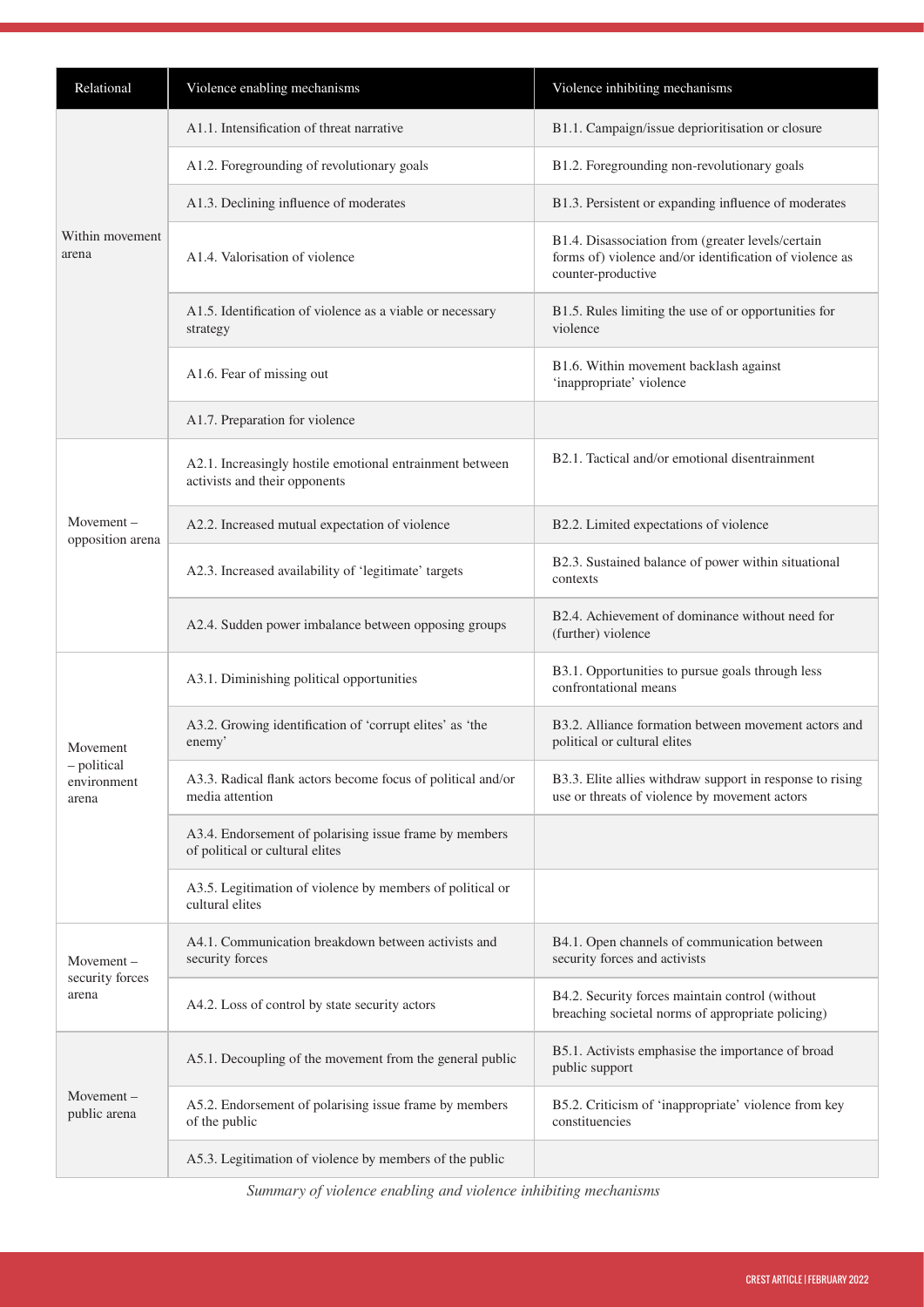

#### **VIOLENCE IS RARELY, IF EVER, INEVITABLE, BUT IT USUALLY HAS A BACKSTORY**

With hindsight, it might seem that some of the events that comprise our case studies were always likely to result in significant violence. Closer inspection reveals however that even during the most violent protests, violence is at most sporadic. And when violence does escalate it is usually the result of circumstances that disrupt the usual choreography of protests and counterprotests – a group of activists discover a route around or through a police line and find themselves face-to-face with opponents; a group of activists suddenly vastly outnumber an opponent and, emboldened, launch an attack, and so forth – forms of what the sociologist Anne Nassauer calls *['situational breakdowns'](https://global.oup.com/academic/product/situational-breakdowns-9780190922061?cc=gb&lang=en&)*. This highlights the difficulty of predicting violence. It also highlights the importance of effective event management based on a strong understanding of situational dynamics.

Yet it is also clear that the prospect of violent escalation was shaped by developments prior to the events in question – a decline in the influence of relative moderates within the movement that led to a decreased emphasis on public relations and movement discipline; the valorisation of violence by movement activists that transformed violence into a means for them to achieve status among their peers; prior humiliations at the hands of opponents, whether during previous protest events or in the form of online goading, that fuelled a desire for revenge; or pronouncements by members of the political or cultural elite that gave activists cause to believe that they enjoyed support among those quarters and fuelled a sense of operating with relative impunity.

As such, there is still much to be gained for policy planners, law enforcement communities and civil society groups by looking 'upstream'. The more we know about violence enabling and violence inhibiting mechanisms, the better placed we will be to assess whether there are developments within the wider campaigns, of which these events are a part, that